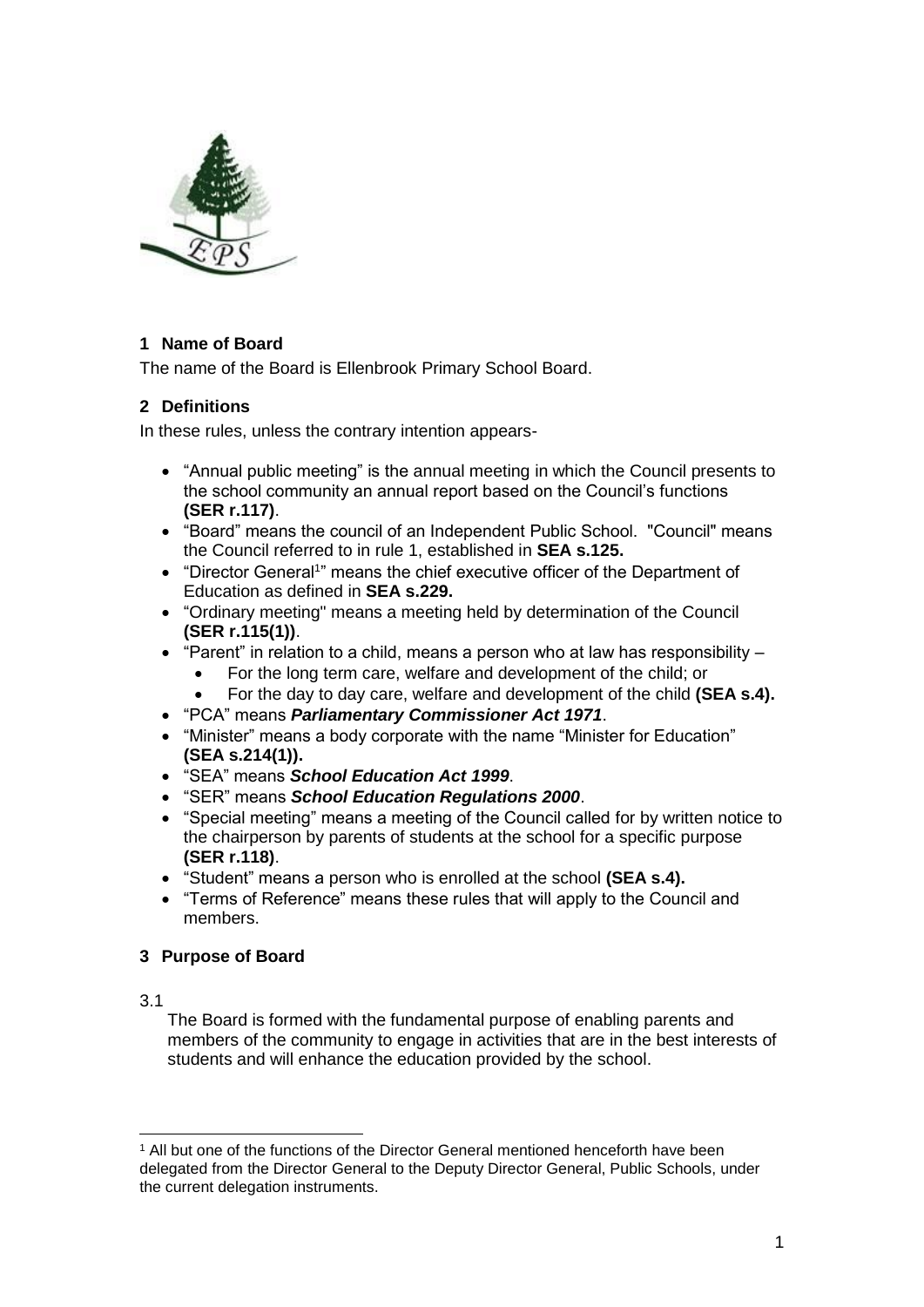# **4 Functions of the Board**

# 4.1

The Board has the following functions:

To take part in:

- a) establishing and reviewing from time to time, the school's objectives, priorities and general policy directions **(SEA s.128(a)(i))**;
- b) the planning of financial arrangements necessary to fund those objectives, priorities and directions **(SEA s.128(a)(ii))**; **2**
- c) evaluating the school's performance in achieving them **(SEA s.128(a)(iii))**; and
- d) formulating codes of conduct for students at the school **(SEA s.128(c)).**

4.2

With the approval of the Director General to:

a) take part in the selection of, but not the appointment of, the school principal or any other member of the teaching staff **(SEA s.129(2))<sup>34</sup> .**

4.3

To approve<sup>5</sup>:

- $\overline{a}$ ) of a charge or contribution determined by the principal for the provision of certain materials, services and facilities **(SEA s.99(4));**
- b) of the costs determined by the principal to be paid for participation in an extra cost optional component of the school's educational program **(SEA s.100(3));**
- c) of the items determined by the principal to be supplied by a student for the student's personal use in the school's educational program **(SEA s.108(2));** and
- d) of an agreement or arrangement for advertising or sponsorship in relation to a government school **(SEA s.216(5)).<sup>6</sup>**

4.4

<sup>-</sup><sup>2</sup> The principal submits the school's annual budget to the Council for noting. School councils note major revisions to the budget, which have an impact on the original programs and priorities. (Department of Education's *[Financial Management in Schools Finance and](https://ikon.education.wa.edu.au/-/finance-and-accounting-manual-1)  [Accounting](https://ikon.education.wa.edu.au/-/finance-and-accounting-manual-1)* manual). Principals provide relevant financial reports to the school council. (Department of Education's *[Financial Management in Schools Finance and Accounting](https://ikon.education.wa.edu.au/-/finance-and-accounting-manual-1)* manual.) The School Compliance Program confirms there is a record of the council having noted the school budget in meeting minutes.

 $3$  A council of a school that is not an Independent Public School may apply to the Director General or delegate to take part in the selection of, but not the appointment of, the school principal or any other member of the teaching staff. The Director General's delegate for a school that is not an Independent Public School is the Deputy Director General, Public Schools; and only for schools in their region the Regional Executive Director. An Independent Public School board takes part in the selection of, but not the appointment of, the school principal. An Independent Public School board may apply to the Director General or delegate to take part in the selection of, but not the appointment, of any other member of the teaching staff. Where the school is an Independent Public School, the Director General's delegate is the school Principal.

<sup>4</sup> Members of Parliament who are also members of a council are prevented from participating in school selection processes by the *Public Sector Management Act 1994*.

<sup>5</sup> The Department of Education's School Compliance Program confirms there is a record of the council having provided approval in meeting minutes.

<sup>6</sup> The principal uses the Department's *[Document for Incoming Sponsorship to a Public School](http://det.wa.edu.au/policies/detcms/policy-planning-and-accountability/policies-framework/guidelines/document-for-incoming-sponsorship-to-a-public-school-.en?cat-id=3457970)* and enters into an agreement with a sponsor.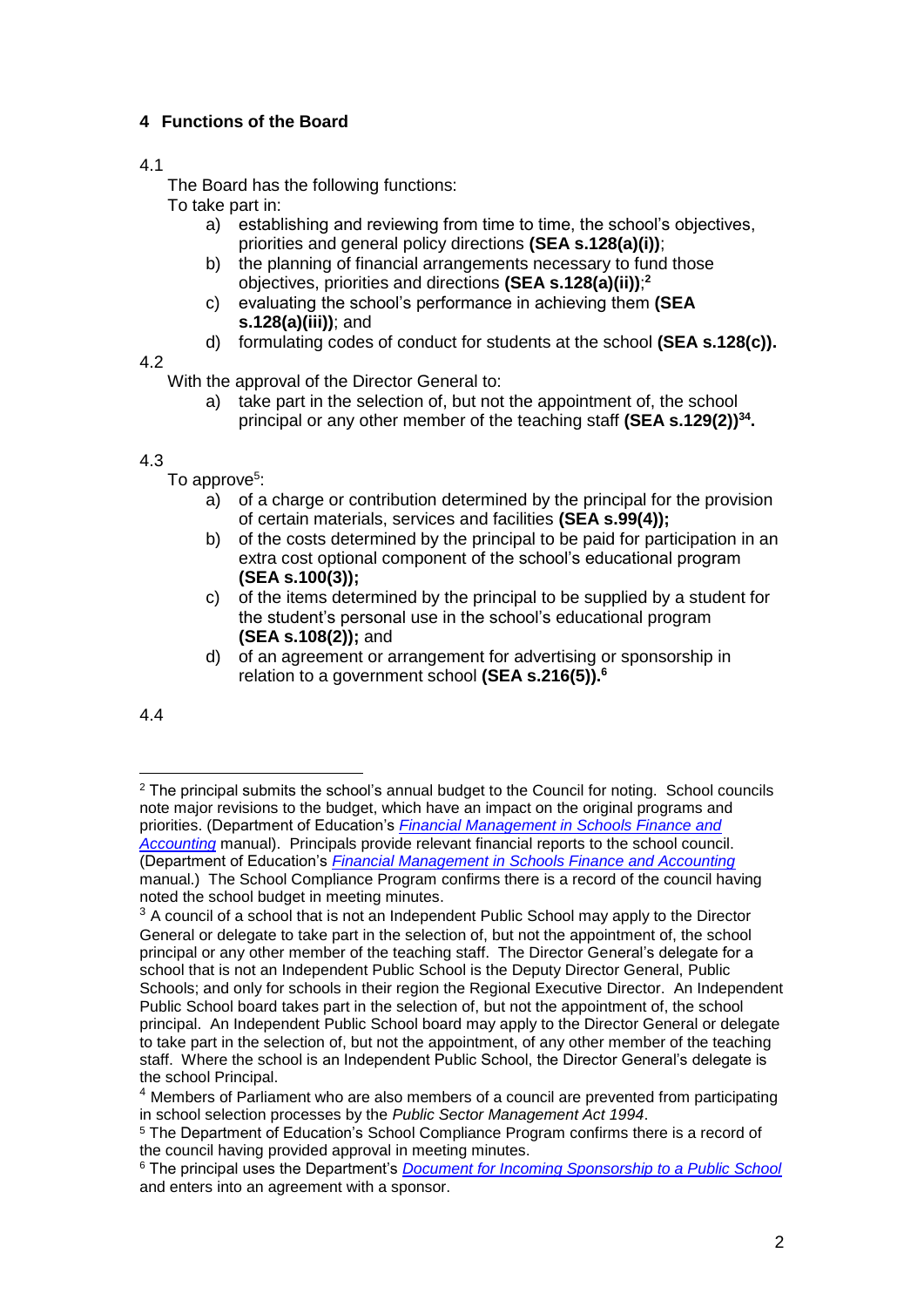To determine in consultation with students, their parents and staff a dress code for students when they are attending or representing the school **(SEA s.128(d)).**

4.5

To provide advice to the principal of the school on:

- a) a general policy concerning the use in school activities of prayers, songs and material based on religious, spiritual or moral values being used in a school activity as part of religious education **(SEA s.70);** and
- b) allowing time for the special religious education of students in the school, but the total number of hours so allowed in a school year is not to exceed 40 **(SEA s.69(2)).**

# 4.6

To promote the school in the community **(SEA s.128(b)).**

4.7

To note the school's Funding Agreement (with Schedules).

# **5 Limits of Functions**

### 5.1

The Board cannot:

- a) intervene in the control or management of a school **(SEA s.132(a))**;
- b) intervene in the educational instruction of students **(SEA s.132(b))**;
- c) exercise authority over teaching staff or other persons employed at the school **(SEA s.132(c))**; or
- d) performance manage the principal or any other Department of Education employee **(SEA 132(c));**
- e) intervene in the management or operation of a school fund **(SEA s.132(d))**; and
- f) purchase property **(SEA 131)**;

# *Guideline*

*Principals have the legislated responsibility for the control and management of the school (SEA s.63(1)(b)). The Department of Education has established processes to enable Principals to undertake these functions, including for the distribution of funding to the school, school maintenance and capital works. Principals work with Department business units and provide the information Board/board members require on these processes. Principals support members to understand the scope of the functions of a Board/board, which does not include intervening in the control or management of the school - either directly or indirectly.* 

### 5.2

The Board is not permitted to borrow money, or obtain credit.<sup>7</sup>

5.3

-

The Director General may give directions in writing to a Board with respect to the performance of its functions, either generally or in relation to a particular matter, and the Board is to give effect to any such direction **(SEA s.135(1)(2))**.

<sup>7</sup> Department of Education's *[Councils and Boards in Public Schools policy and procedures](http://det.wa.edu.au/policies/detcms/policy-planning-and-accountability/policies-framework/policies/councils-and-boards-policy.en?cat-id=3458015)* Section 2.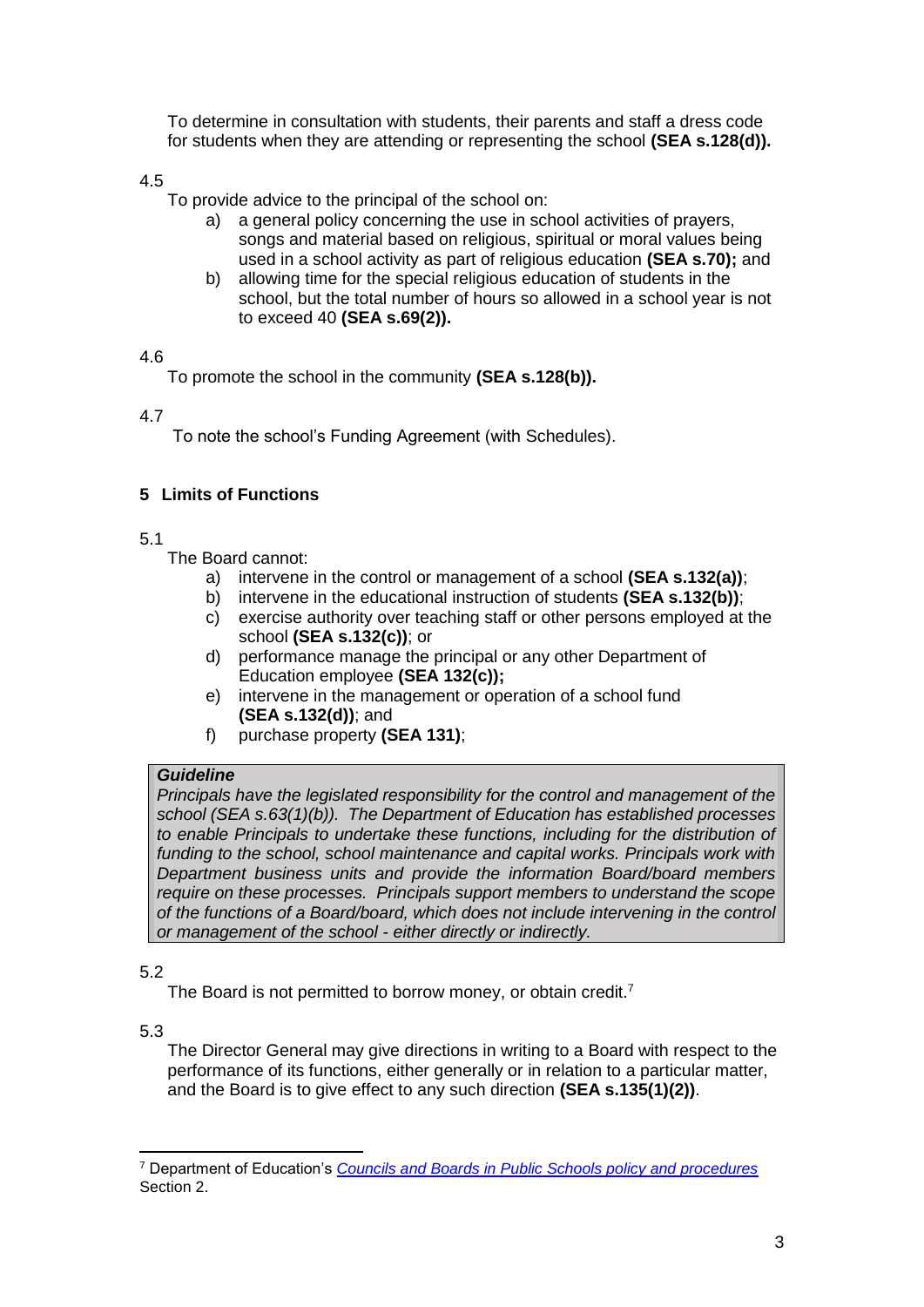# **6 Qualifications for membership of Board**

# 6.1

Membership of the Board will be drawn from the following categories:

- a) parents of students at the school **(SEA s.127(1)(a))**;
- b) members of the general community **(SEA s.127(1)(b))**;
- c) staff of the school **(SEA s.127(1)(c))**;
- d) the principal is automatically a member of the Board **(SEA s.127(2))**;

### 6.2

Staff who are also parents or community members will only serve on the Board in their capacity as a Department of Education employee. Such a person will only be on the Board in the category of staff membership **(SEA s.127(3))**.

6.3

The number of members of the Board will be up to eight (8).

# *Guideline*

*The number of members is determined by the Board however it must be at least 5 and not more than 15. (SER r.106(1)(a)(2)) If the Board is a joint Board the Director General will determine the number and composition of members. (SER r.106(1)(c)).*

## 6.4

The Board will determine its composition:

- a) having regard to the nature of the student population of the school and the social, cultural, lingual, economic or geographic factors that may be relevant to the school **(SER r.107(1)(a)(i))**;
- b) having regard to the functions of the Board and any changes in those functions **(SER r.107(1)(a)(ii))**; and

# 6.5

The composition of the Board will be:

- i. As decided by the Board for members of the general community;
- ii. Up to 3 staff of the school in addition to the principal;
- iii. Up to 5 parents;
- iv. a member of another association of the school referred to in **SEA s.149** in relation to the school or group of schools that the school belongs **(SER r.107(1)(b)(i)(ii)(iii)(iv)).**

### *Guideline*

*To be suitably qualified for a membership position on the Board/board:*

- *parents are to have children enrolled at the school;*
- *staff are to be employed at the school; and*
- *community members have contemporary expertise required by the Board/board. Examples of contemporary expertise include current employment with an employer working in partnership with the school, or business skills that are required at the time.*

# *Guideline*

*An example of another association referred to in SEA s.149 (see iv above) is an alumni association, but not a Parents and Citizens' Association. A Parents and Citizens' Association may nominate in the membership category of parents or general community members as is relevant to the nominee (SER r.107(3)). See 8.3.*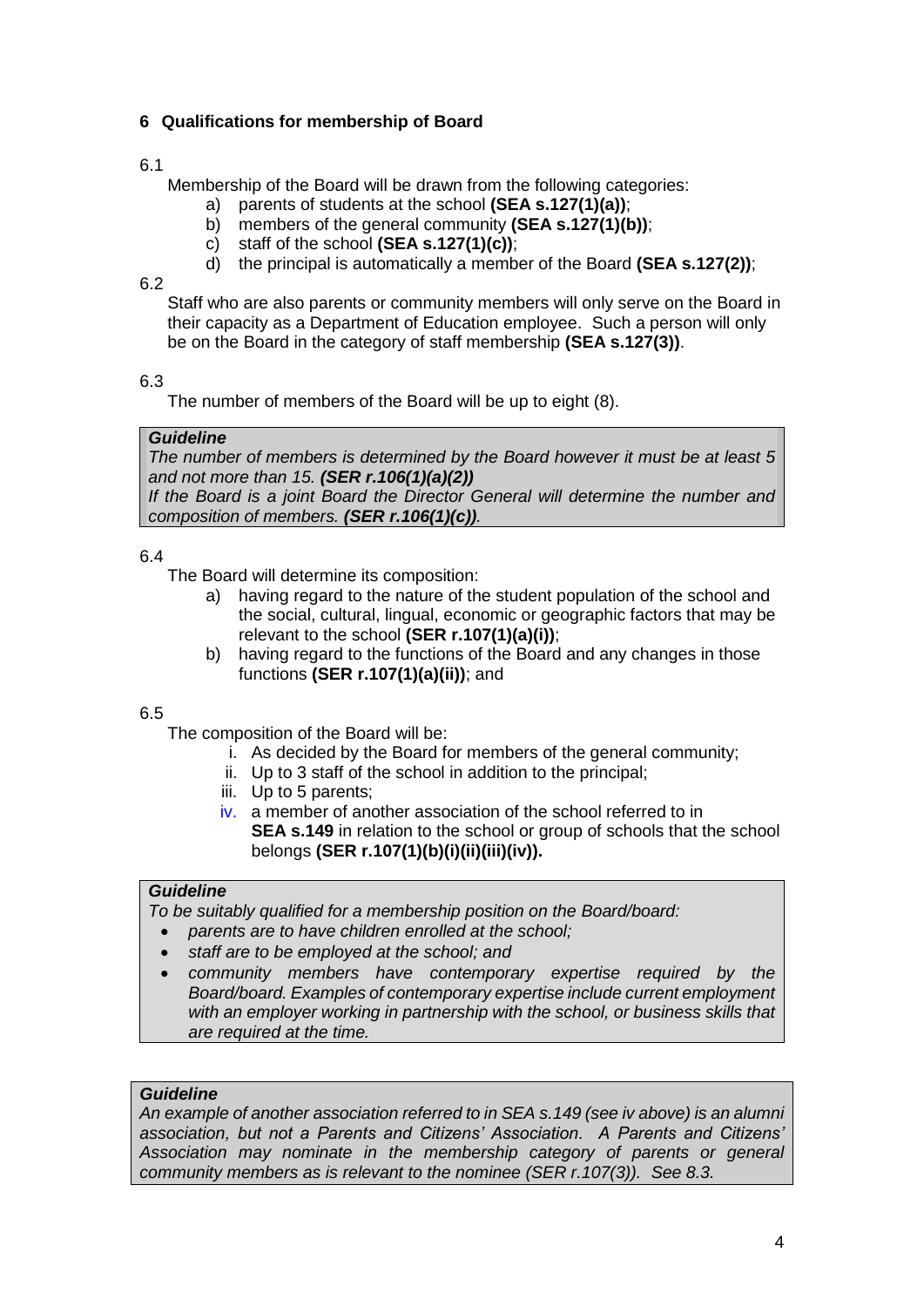*The number of members from each membership category is to be specified. For example, 5 parents, 2 staff and 2 members of the general community. Use of terms such as 'up to' or 'a maximum of' are not to be used.*

### 6.6

Parents and members of the general community will form the majority of the members of the Board **(SEA s.127(4));** and at least one of this majority will be a parent member **(SER r.107(2)).**

#### 6.7

The Board may co-opt a member of the local community to be a member of the Board for such period, or in relation to such matters, as determined by the Board where that person's experience, skills or qualifications would enable him or her to make a contribution to the Board's functions **(SER r.112).**

#### 6.8

Students at the school who are not members may attend Board meetings and take part in discussions, but without having a right to vote or being counted in determining a quorum **(SEA s.140(b)).**

## **7 Roles of Office Bearers**

### 7.1

**Chairperson** 

The role of the chairperson is to:

- a) work in partnership with the Principal;
- b) ensure a wide variety of people are considered for membership and that members are representative of the school community, for example gender, social, cultural, lingual, economic or geographic factors relevant to the school;
- c) chair and convene Board meetings **(SER r.115(2))**;
- d) ensure minutes of meetings are taken and reviewed;
- e) provide leadership to the Board;
- f) manage the business of the Board;
- g) declare the result of decisions and motions;
- h) uphold Board decisions;
- i) works with the Principal to induct members;
- j) ensure the Board stays focused on supporting the school to achieve the best outcomes for students;
- k) prepare and present an annual report to members and the school community at annual public meetings **(SER r.117(c));**
- l) comply with any directions of the Board in relation to the venue and time of meeting and giving notice of the meeting **(SER r.115(2));**
- m) resolve disputes as required:
- n) represent the school in the community and at formal functions; and
- o) facilitate mediation meetings as required.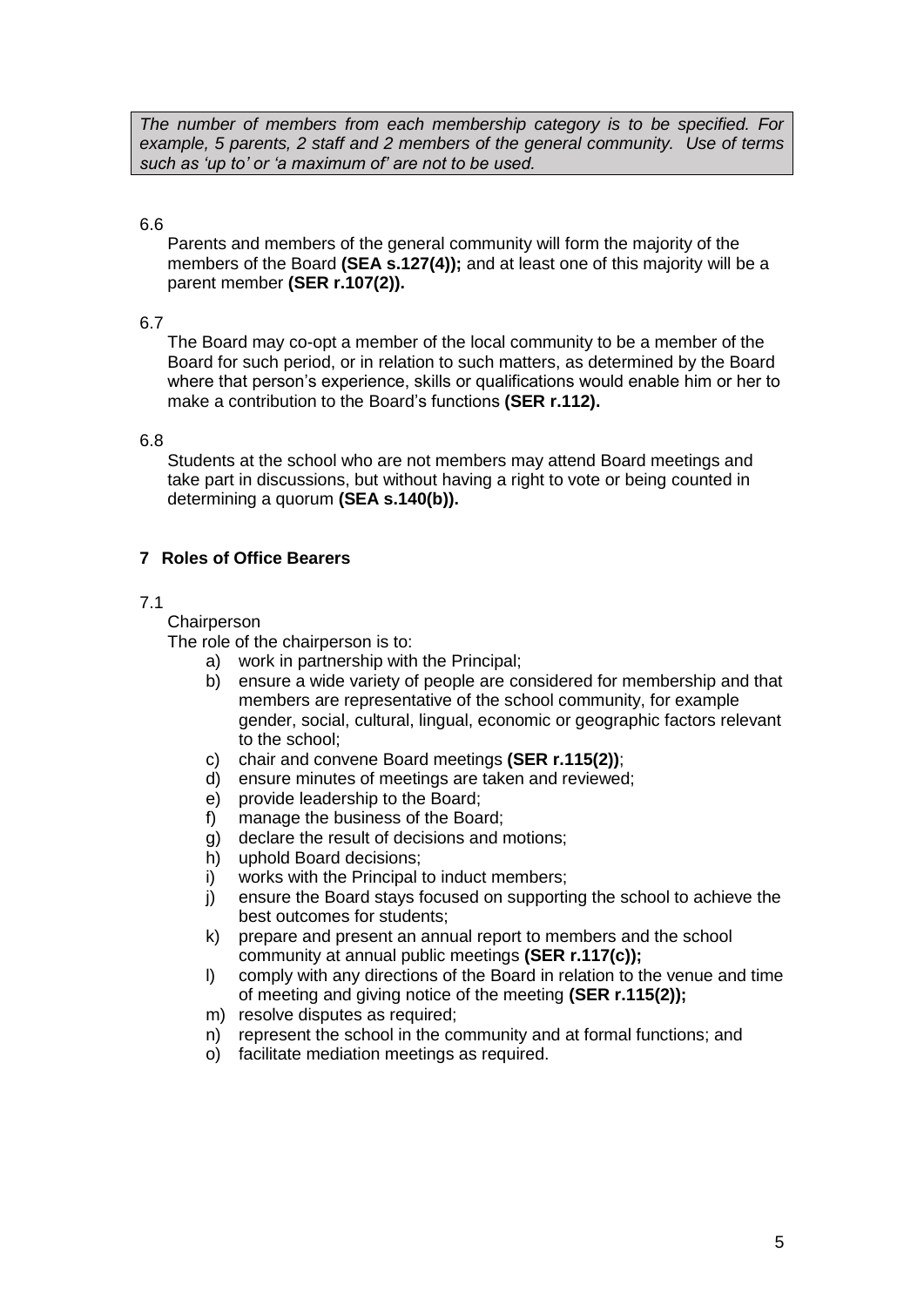#### Secretary<sup>8</sup>

Where there is such a position, the role of the secretary is to:

- a) co-ordinate the correspondence of the Board;
- b) ensure that full and correct minutes of the meetings and proceedings of the Board are kept in a minute book and are signed off by the chairperson after every meeting;
- c) serve formal notice to Board members and the community at the direction of the chairperson, for:
	- i. ordinary, special and annual public meetings; and
	- ii. motions;
- d) keep and maintain in an up to date condition a register of the members of the Board and their postal and residential addresses;
- e) keep a list of nominees of members of the general community that may be appointed to the Board in the category of general community membership **(SER r.108(2)(b));**
- f) keep and maintain this Terms of Reference and have copies of this Terms of Reference available to all members;
- g) ensure every member has access to inspect the records and documents of the Board;
- h) have custody of all books, documents, records and registers of the Board; and
- i) have custody of all other records held by the Board.

# *Guideline*

*It may be useful to add to the register of members' phone numbers and email addresses. It may be useful to regularly update the register with current information.*

*NB Please note that it is advisable to obtain consent first, as Boards may be in breach of the Privacy Act 1988 (Commonwealth) by keeping phone numbers on the register without consent.*

# *Guideline*

*In regards to the secretary's record keeping role (h) (secretary) it may be useful to*  have two custodians of the records and documents of the Board, in the event that the *first custodian is unavailable.* 

*Some Boards keep their records electronically.* 

*Principals are required to produce Board records as part of the Department of Education's school compliance program.*

# 7.3

-

A member may at any reasonable time inspect the books, documents, records and securities of the Board. Members may make a copy of or take an extract, but have no right to remove the books, documents, records or registers of the Board.

<sup>&</sup>lt;sup>8</sup> Schools may provide support to the council through the school support staff who may undertake the role of the secretary. Where this occurs the school support staff member is not a member of the council.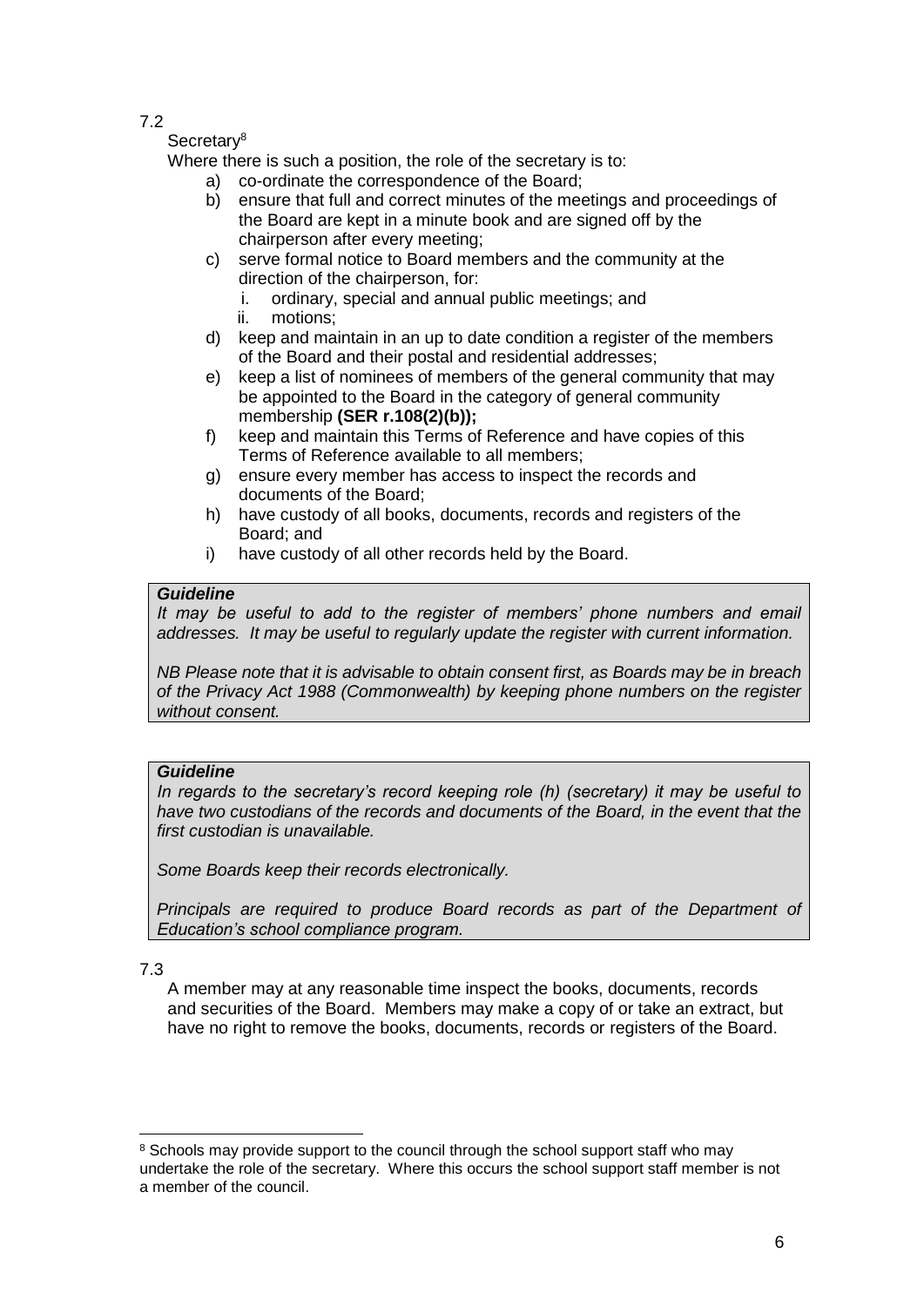## **8 Elections and appointment of members**

### 8.1

Members of the Board are appointed for a term not exceeding three years **(SER r.110(1)(a)).**

### 8.2

Members may be reappointed for a further term once or more than once **(SER r.110(1)(b)).** 

#### 8.3

The Parents and Citizens' Association may nominate one of its members to be considered for membership of the Board in the membership category of parents or general community members as is relevant to the nominee **(SER r.107(3)).**

#### *Guideline*

*A Parents and Citizens' Association can nominate one of their members for either a) a parent or* 

*b) a community member position depending on the individual circumstances of the nominee.* 

*If the Parents and Citizens' Association nominates a parent member, that nomination is treated the same as any other parent nomination and is required to*  face an election (with all parents voting and all parent candidates considered, not *just Parents and Citizens' Association members) if there are more nominations than positions.<sup>1</sup> If the Parents and Citizens' Association nominates a community member, that nomination is treated the same as any other community nomination and is considered by the Board with the other community member nominees. Community members are appointed, not elected.*

#### 8.4

Any member appointed or elected to a casual vacancy on the Board will hold office for the residual period of the predecessor's term of office **(SER r.110(2)).**

#### 8.5

The chairperson is elected by and from its membership **(SEA s.127(6)).**

#### *Guideline*

*It is good practice for the Board to review on an annual basis, for example at the first meeting of the year, who will undertake the role of Chair.*

### 8.6

The principal of the school will invite nominations from all persons in each category to fill vacancies in the Board membership **(SER r.108(1)).**

#### *Guideline*

*People who are eligible to nominate for a category are also eligible to vote for that category. That is, only parents vote for the parent members, only students vote for the student members and only staff vote for the staff members. (SER r.109)*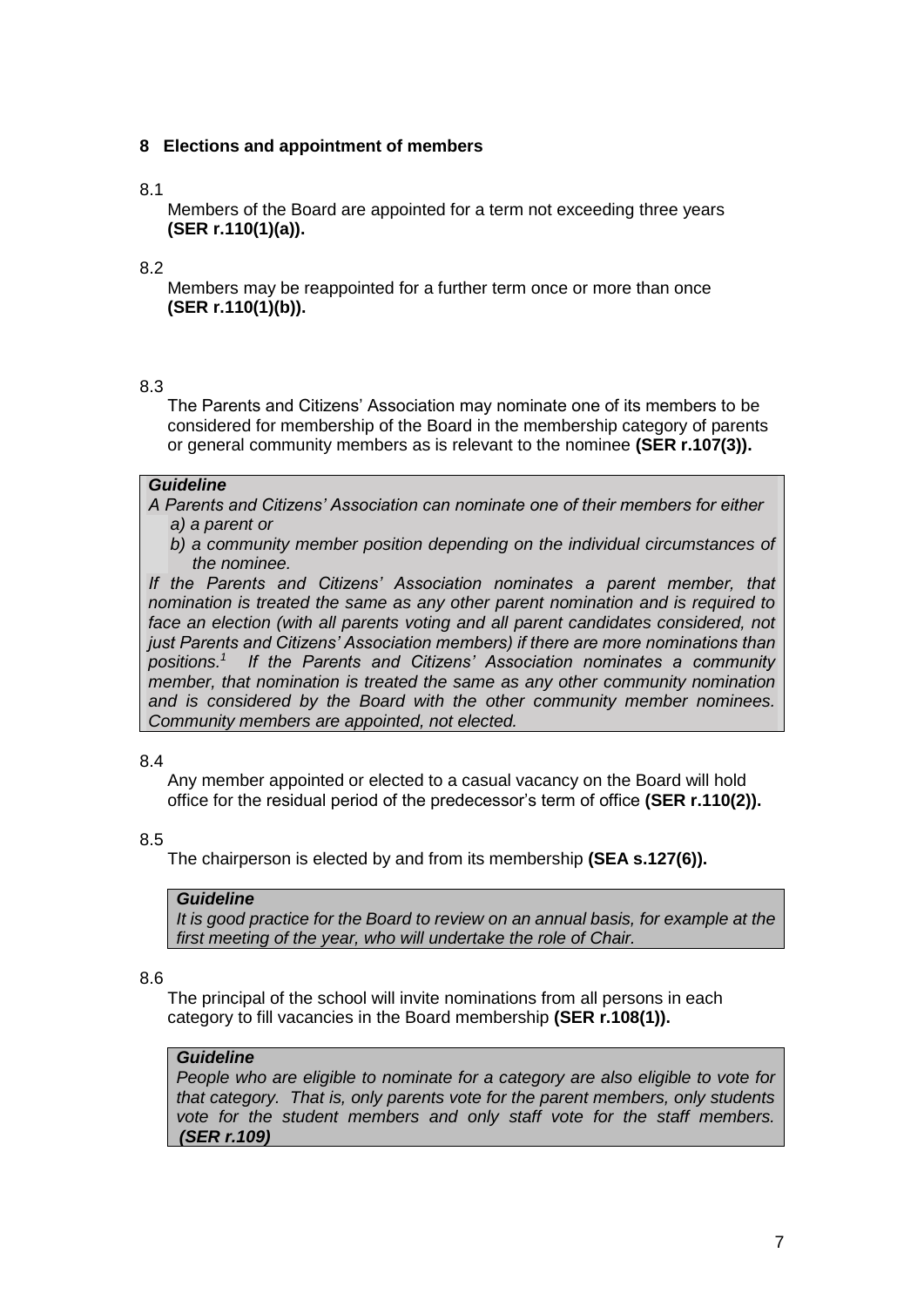*Each parent whose name and address has been provided to the school at the time of the application for enrolment is eligible to nominate and is to be provided with the opportunity to vote where an election is to be held. (SER r.109) For example, where a parent position becomes vacant on a Board of a secondary school in Term 4, all parents are to be provided with the opportunity to nominate (and vote if an election is to be held). This would include the parents of Year 6 students whose enrolment has been accepted for the following year.*

#### *Guideline*

*Principals can access voting support materials, including an electronic voting tool, through Ikon.*

### 8.7

If there are more nominees than places available on the Board:

- a) the principal will conduct an election to appoint parents, staff and students **(SER r.108(2)(a)(c)(d))**; and
- b) in the category 'community members' the choice of nominee will be decided by the Board rather than by election **(SER r.108(2)(b))**.

#### 8.8

Only those people eligible for a position are eligible to vote for representatives for that position **(SER r.109(1)(2)(3)(4)(5)).**

#### 8.9

Parent members are to be elected from and by parents **(SER r.108(2)(a)).** Parents eligible to vote are:

- a) each parent whose name and address has been provided to the school **SEA s.16(1)(b)(ii)(I) (SER r.109(1)(a))**; or
- b) if neither parent's name and address has been so provided in relation to a particular student, each person who is responsible for the student **(SER r.109(1)(b)).**

### 8.10

Staff members are to be elected from and by the staff of the school **(SER r.108(2)(c)).** Staff members who are eligible to vote are each person who is employed at the school under **SEA s.235(1)**, and whose usual place of work is at the school **(SER r.109(3)).**

#### 8.11

There will not be an election to appoint community members. The Board may appoint suitably qualified persons from the list of nominees by vote in a meeting **(SER r.108(2)(b)).**

### 8.12

There will not be an election to appoint co-opted members. The Board will appoint a person of the local community having such skills, experience, or qualifications as would enable the person to make a contribution to the Board's functions for a specified time period **(SER r.112).**

### 8.13

A person will not vote in respect of more than one category of membership of the Board **(SER r.109(5)).**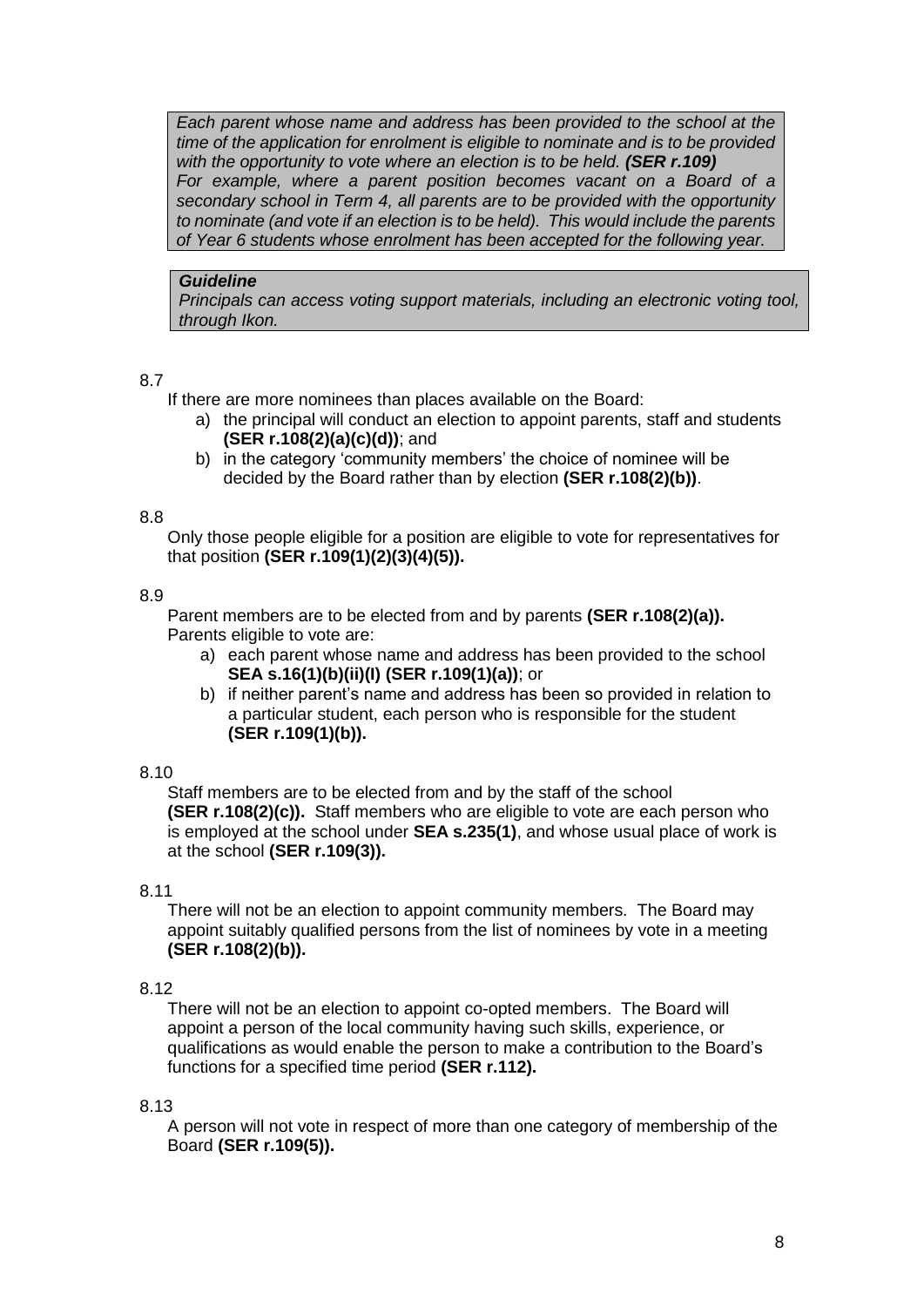Voting in Board elections will be conducted in written form (as opposed to a show of hands).

## 8.15

The school principal is responsible for the proper conduct of all elections **(SER r.108(2)).**

### 8.16

A person who wishes to nominate to serve on the Board will notify the school principal in writing using the prescribed nomination form by the due date in order to be considered. The principal will keep a record of nominations received.

## 8.17

Appointments to the Board will not be made until after a Screening Clearance Number has been issued by the Department of Education's Screening Unit (as is applicable to the membership category).<sup>9</sup>

## **9 Board meetings and proceedings**

## 9.1

The Board must meet together to undertake Board functions for not less than four (4) ordinary meetings in each year.

## 9.2

Ordinary Meetings

- a) "ordinary meeting" means a meeting held by determination of the Board **(SER r.115(1)); and**
- b) a Board must hold at least two (2) ordinary meetings per year.<sup>10</sup>

### 9.3

The chairperson will give to the school community not less than seven (7) days formal notice of an ordinary meeting.

### *Guideline*

*It may be useful to give 14 days formal notice of an ordinary meeting and to specify in the formal notice -*

*a) a) when and where the ordinary meeting concerned is to be held; and* b) *b) the agenda.*

### 9.4

The Board will determine that medium for formal notice as school newsletter and/or Connect.

### *Guideline*

*The Board defines formal notice. It may be useful to define formal notice as in writing via mail, fax or email. It may be useful to set out in the formal notice when and where the meeting is to be held, and the agenda. NB: In some situations such as remote schools, verbal notification may be considered appropriate.*

<sup>-</sup><sup>9</sup> *[Criminal History Screening for Department of Education Sites policy and procedures](http://det.wa.edu.au/policies/detcms/policy-planning-and-accountability/policies-framework/policies/criminal-history-screening-for-department-of-education-sites-policy-and-procedures.en?cat-id=3457995)* and *[Councils and Boards in Public Schools policy and procedures](http://det.wa.edu.au/policies/detcms/policy-planning-and-accountability/policies-framework/policies/councils-and-boards-policy.en?cat-id=3458015)*

<sup>&</sup>lt;sup>10</sup> School Compliance Program, Financial Services, Department of Education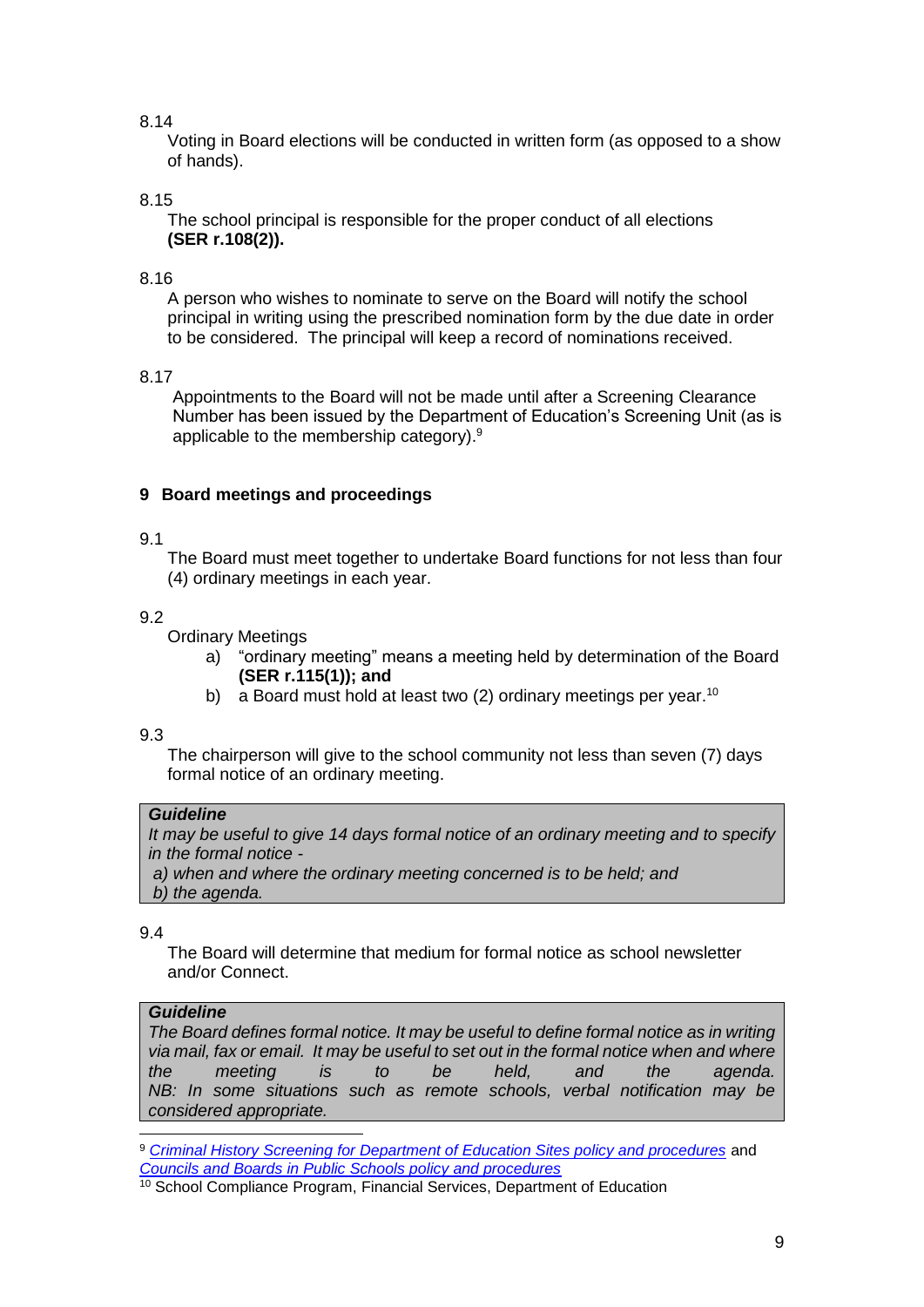### Annual public meeting

- a) "Annual public meeting" is the meeting held once in every calendar year that is open to the public **(SER r.117(a)).**
- b) An annual report will be presented at the meeting to advise the school community of the performance of the Board in relation to its functions since the previous annual public meeting **(SER r.117(c)).**

#### 9.6

The chairperson will give to all members and parents not less than 14 days formal notice of an annual public meeting **(SER r.117(b)).**

#### *Guideline*

*It would be useful to specify in the formal notice –*

- a) *a) When and where the annual public meeting is to be held;*
- b) *b) The agenda, for example* 
	- *i. the consideration of the annual report of the school Board;*
	- *ii. any other business requiring consideration by the school Board at the annual public meeting.*

*NB: In some situations such as remote schools, verbal notification may be considered appropriate.*

## 9.7

A special meeting:

- a) is a meeting called for by families of students at the school for a particular purpose **(SER r.118).**
- b) will be held by determination of the Board **(SER r.115(1));** or
- c) will be called for by:
	- i. at least 20 families of students at the school **(SER r.118(1(b)(i));**   $\alpha$ r
	- ii. at least half the number of families of students at the school, whichever is the lesser number of families, **(SER r.118(1)(b)(ii);** and
	- iii. a formal notice to the chairperson, which will state the purpose for which the special meeting concerned is required; and be signed by the families who called for the special meeting.

### 9.8

The chairperson is not to convene a special meeting if the purposes of the proposed meeting are not relevant to the Board's functions **(SER r.118(3)).**

### 9.9

A special meeting is to deal only with matters relevant to the purposes set out in the notice received by the chairperson **(SER r.118(4)).**

### 9.10

The chairperson will give to all members and the school community not less than 5 days formal notice of a special meeting.

#### *Guideline*

*It may be useful to give to all members and the school community 14 days formal notice of a special meeting. It may be useful if the notice specifies a) when and where the ordinary meeting concerned is to be held; and b) the agenda.*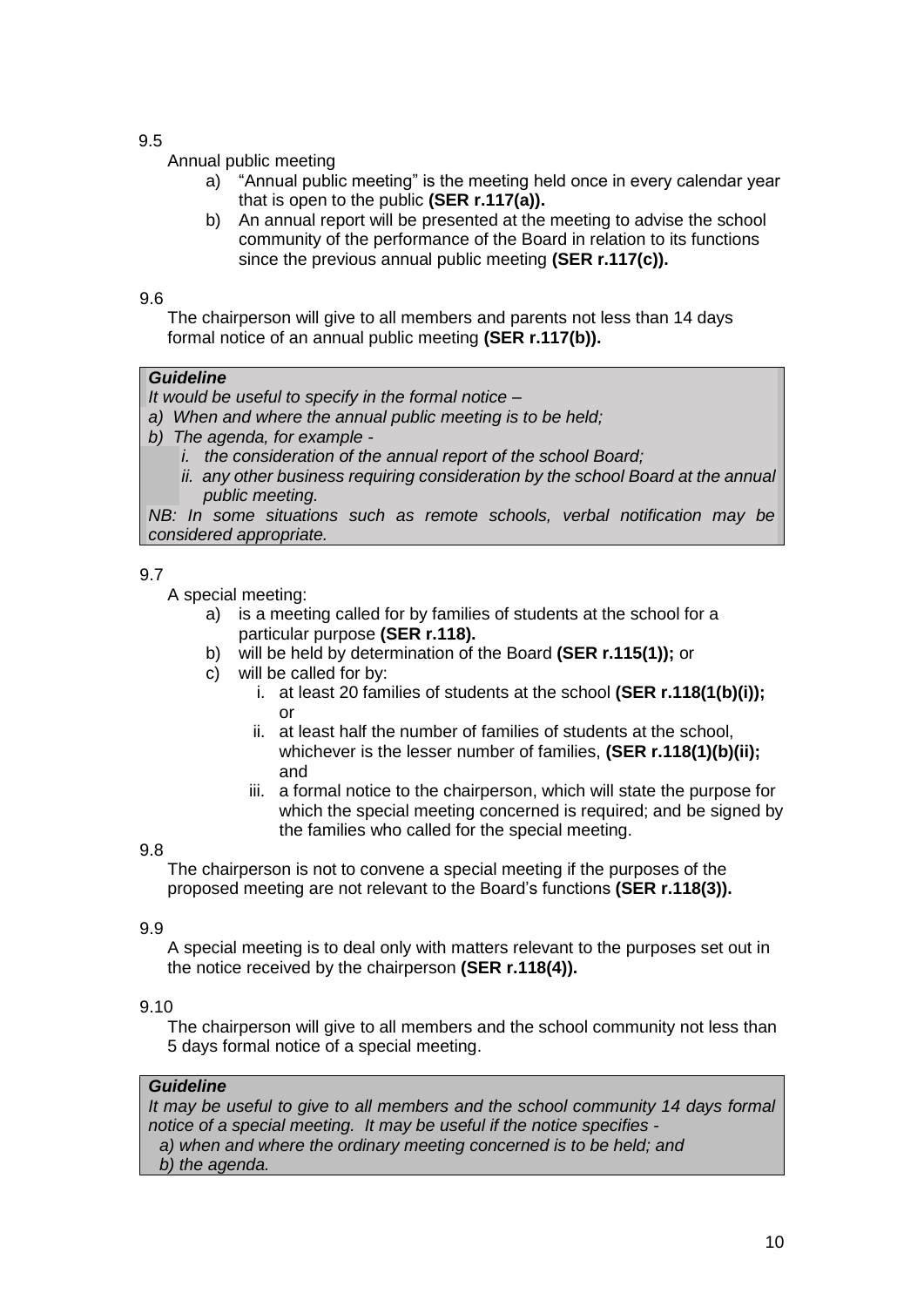The chairperson will convene the special meeting within 30 days of receiving the request in writing.

# 9.12

The chairperson may, with the consent of a meeting at which a quorum is present, and must, if so directed by such a meeting, adjourn that meeting from time to time and from place to place.

## 9.13

No business will be transacted at an adjourned meeting other than business left unfinished or on the agenda at the time when the meeting was adjourned.

## 9.14

When a meeting is adjourned for a period of 30 days or more, the chairperson will give formal notice of the adjourned meeting as if that meeting were a fresh meeting.

## 9.15

The Board will agree on the manner that the secretary will communicate notice of ordinary, special and annual public meetings to members and the school community.

## 9.16

Meetings for the Board and the Parents and Citizens' Association are to be held separately.

9.17

Subject to this Terms of Reference, the Board will determine its own procedures **(SEA s.136).** 

# **10 Quorum at Board meetings**

### 10.1

At a meeting 50 per cent of members present in person at a Board meeting constitute a quorum.

# *Guideline*

*At a meeting 60 per cent of members present in person, or by electronic means, could constitute a quorum. The number should be determined taking into consideration the requirement for an absolute majority of all members for a motion to be passed. See 12.7*

*Electronic means may include via telephone, web/video conference. Members cannot send a proxy.*

### 10.2

If within 30 minutes after the time specified for the holding of a meeting of which formal notice has been given:

- a) a quorum is not present, the meeting lapses and will be rescheduled; or
- b) otherwise than as a result of a request, notice or action, the meeting stands adjourned until such time as the Board agrees to reconvene the meeting.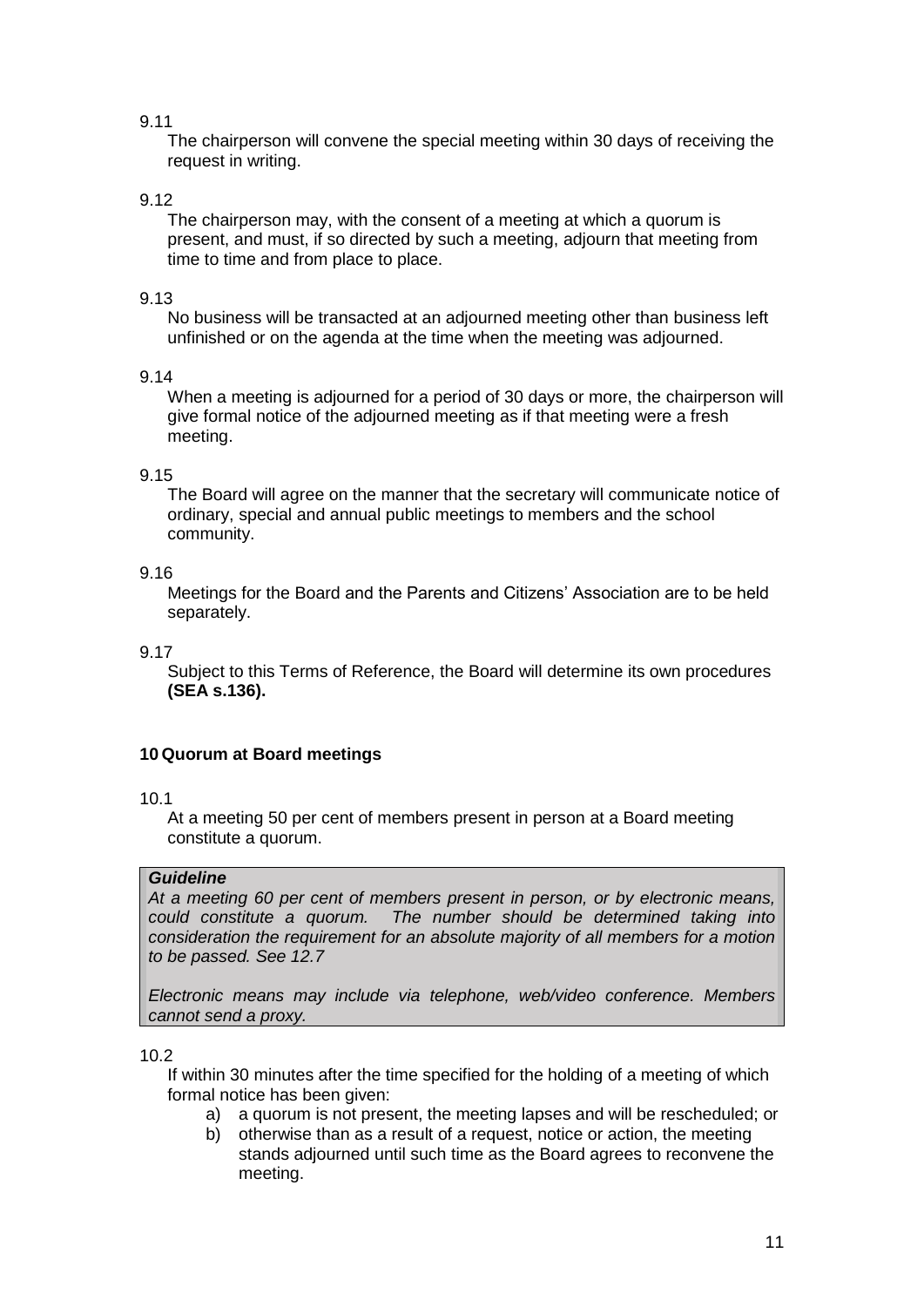If within 30 minutes of the time for the resumption of adjourned meeting a quorum is not present, the members who are present in person may nevertheless proceed with the business of the meeting as if a quorum were present.

# **11 Motions at Board meetings**

## 11.1

A motion may be moved by a member with full voting rights, and voted on by a member with full voting rights, at an ordinary meeting, special meeting, or annual public meeting.

# 11.2

The chairperson will be given seven (7) days notice of a motion to be proposed at a meeting.

## *Guideline*

*It would be reasonable for the chairperson to be given 7 days formal notice of a motion to be proposed at a meeting.*

## 11.3

The chairperson will give seven (7) days formal notice to members that a motion will be proposed at a meeting.

### *Guideline*

*It would be reasonable for the chairperson to give 5 days formal notice to members that a motion will be proposed at a meeting.*

### 11.4

The Board will agree on the manner that the secretary will communicate notice of motions to members and the school community.

# **12 Resolutions at Board meetings**

# 12.1

Each Board member is entitled to one vote only **(SER r.119(3)).**

12.2

A co-opted Board member is not entitled to a vote **(SEA s.140(a)).**

12.3

Students attending Board meetings that are not members do not have a right to vote or be counted in determining a quorum **(SEA s.140(b)).**

### *Guideline*

*Members must participate in a vote in person or via electronic means. Electronic means may include via telephone, web/video conference. Members cannot send a proxy vote.*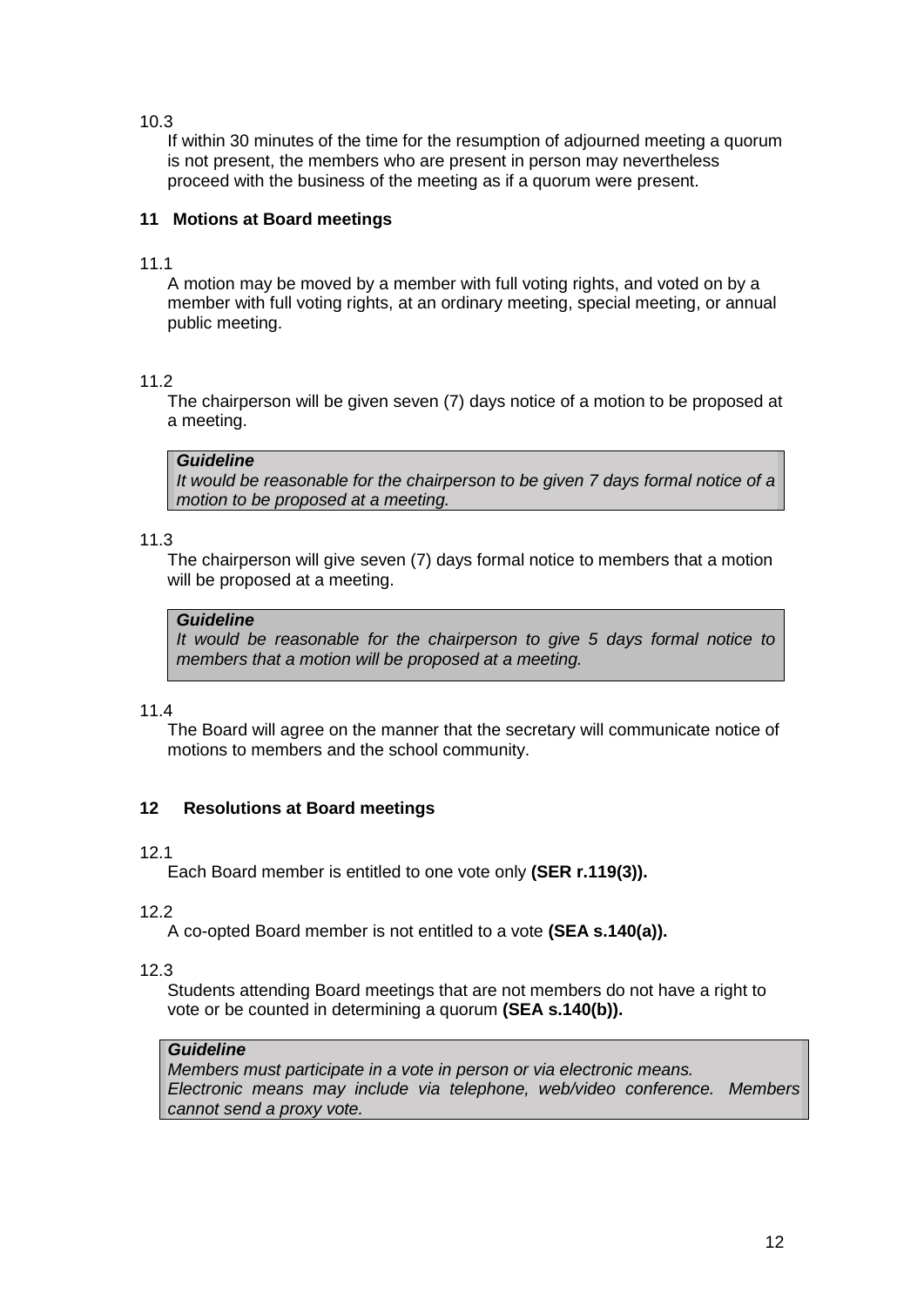Procedures for counting of votes will be decided by the Board at the time of the resolution (e.g. ballot or show of hands).

# 12.5

Voting on issues will be recorded in the minute book.

## 12.6

A decision of the Board will not take effect unless it has been made by an absolute majority **(SER r.119(2)).**

## 12.7

An absolute majority, in relation to a Board for a school, means a majority comprising enough of the current members of the Board for their number to be more than 50 per cent of the number of offices (whether vacant or not) of members of the Board **(SER r.119(1)).**

## *Guideline*

*If a Board has 15 positions then an absolute majority is 8 votes. If only 8 members attend a meeting, 8 votes are required to form an absolute majority.*

## 12.8

A motion put to the vote:

- a) may be moved and voted on at an ordinary, special or annual public meeting; and
- b) will be decided by an absolute majority of votes.

### 12.9

A motion which is passed will be declared by the Chairperson as a resolution. A declaration by the Chairperson is evidence of the fact.

# **13 Closing an ordinary Board meeting to the public**

### 13.1

Meetings of the Board are generally to be open to the public **(SER r.115(3)).**

### *Guideline*

*Where members of the public attend an ordinary Board meeting they do so as observers, unless invited by the Chairperson.*

### 13.2

The Board will not close to members of the public an annual public meeting or special meeting **(SER r.115(3)).**

# 13.3

The Board may decide to close an ordinary meeting or part of an ordinary meeting if it deals with any of the following:

- a) a matter affecting a person who is employed at the school **(SER r.116(a));**
- b) the personal affairs of any person **(SER r.116(b));**
- c) a contract entered into, or which may be entered into, by the Board and which relates to a matter to be discussed at the meeting **(SER r.116(c));**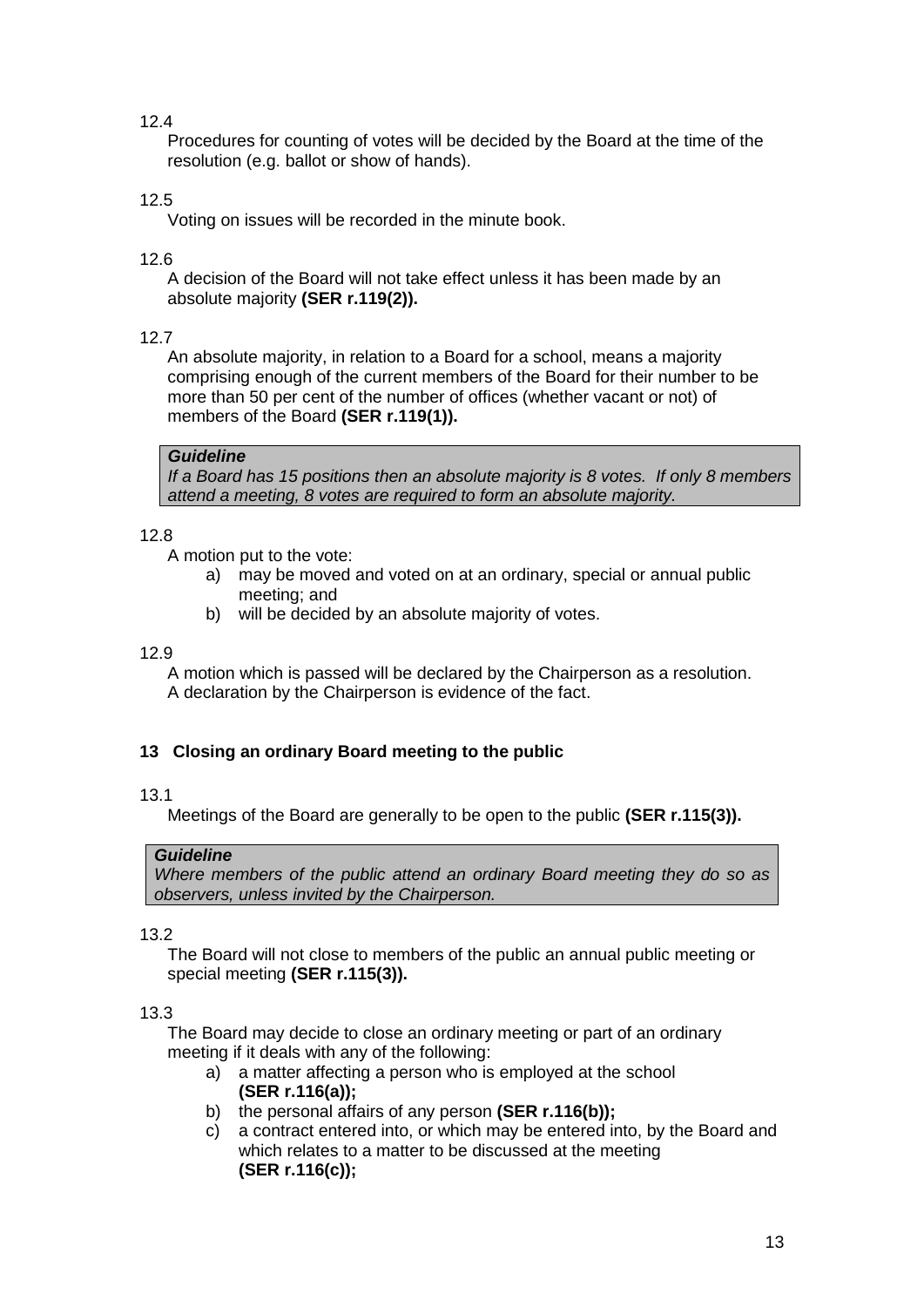- d) legal advice obtained, or which may be obtained, by the Board and which relates to a matter to be discussed at the meeting **(SER r.116(d));**
- e) a matter that if disclosed, would reveal:
	- i. information that has a commercial value to a person and that is held by, or is about, a person other than the Board **(SER r.116(e)(i));** or
	- ii. information about the business, professional, commercial or financial affairs of a person and that is held by, or is about, a person other than the Board **(SER r.116(e)(ii));** and
- f) information which is the subject of a direction given **PCA s.23(1)(a) (SER r.116(f)).**

A decision to close an ordinary meeting or part of an ordinary meeting and the reason for the decision are to be recorded in the minutes of the meeting **(SER r.116(2)).**

## **14 Disputes and Mediation**

### 14.1

The grievance procedure set out in this rule applies to disputes under these rules between:

- a) a Board member and another member;
- b) a Board member and the principal of the school;
- c) a Board member and the chairperson; or
- d) a Board member and co-opted members.

### 14.2

The parties to the dispute should meet and discuss the matter in dispute, and, if possible, resolve the dispute within 14 days after the dispute comes to the attention of all parties.

### 14.3

If the parties are unable to resolve the dispute at the meeting, a meeting may be held in the presence of a mediator.

# 14.4

The mediator will be-

- a) a person chosen by agreement between the parties; or
- b) in the absence of agreement
	- i. in the case of a dispute between a member and another member, a person appointed by the chairperson of the Board;
	- ii. in the case of a dispute between a member or relevant nonmember and the Board, a person who is a mediator appointed to, or employed with, a not for profit organisation.

### 14.5

A member of the Board can be a mediator.

### 14.6

The mediator cannot be a member who is a party to the dispute.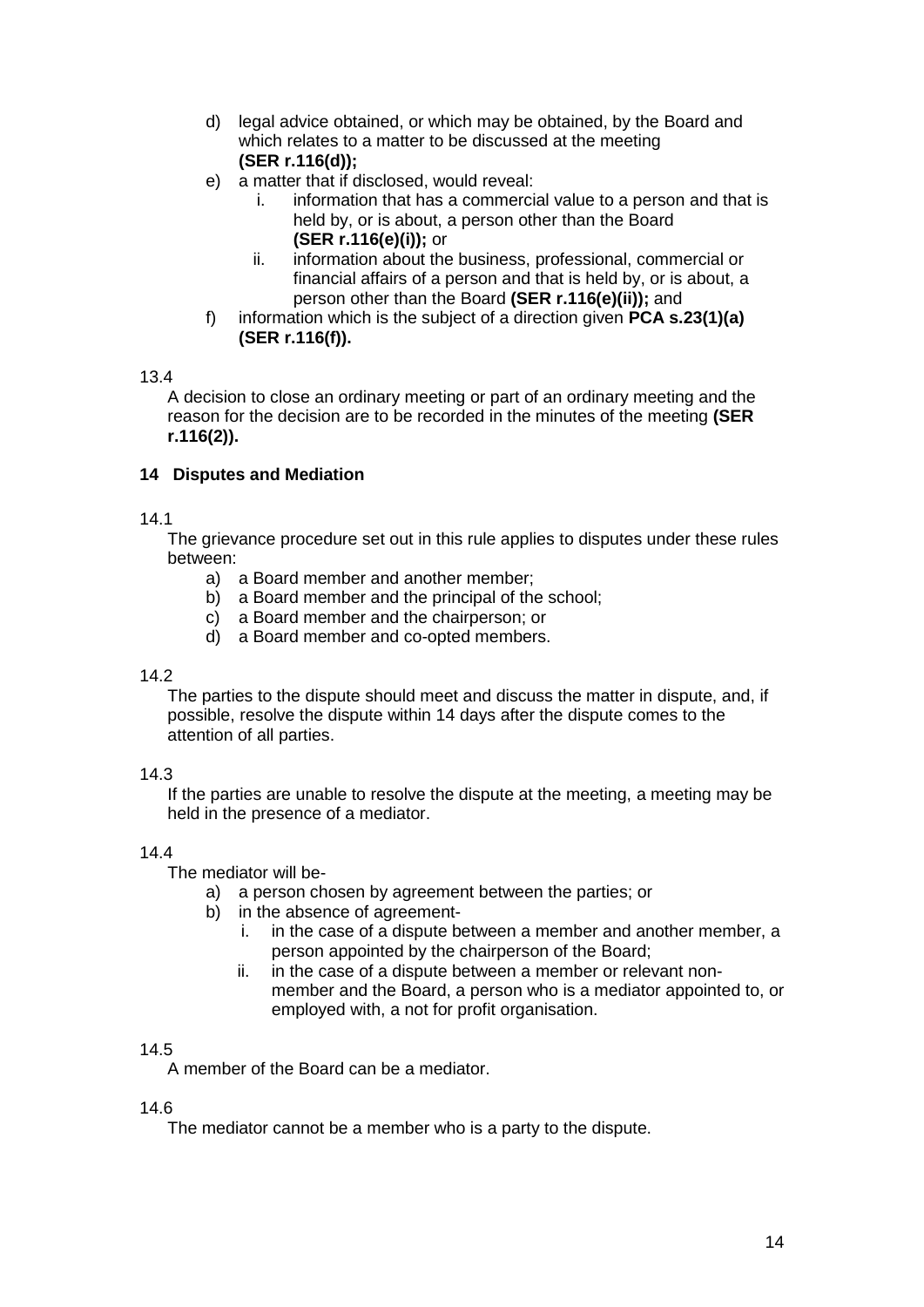The mediator, in conducting the mediation, will-

- a) give the parties to the mediation process every opportunity to be heard;
- b) allow due consideration by all parties of any written statement submitted by any party; and
- c) ensure that natural justice is accorded to the parties to the dispute throughout the mediation process.

### 14.8

The mediator will not determine the dispute.

### 14.9

The mediation will be confidential and without prejudice.

### 14.10

If the mediation process does not result in the dispute being resolved, the parties may seek advice from the Regional Executive Director.

### *Guideline*

*Boards are encouraged to adopt a Code of Conduct, review the code regularly and include the code as part of the induction for new members. See the Department's website for support materials including a Code of Conduct.*

# *Guideline*

*Boards are encouraged to regularly reflect on their performance. Principals can access an electronic self-assessment survey tool through Ikon.*

# **15 Cessation or termination of membership of the Board**

### 15.1

The office of a member of the Board becomes a casual vacancy if the member:

- a) becomes ineligible to hold office as a member **(SER r.111(1)(a));**
- b) resigns by written notice delivered to the Board **(SER r.111(1)(b));** or
- c) is removed from office by the Director General **(SER r.111(1)(c)).**

# *Guideline*

*A person can become ineligible to hold office as a member before the end of their term. For example, a parent member becomes ineligible when they no longer have children enrolled at the school; and a community member becomes ineligible when they no longer have the contemporary expertise required.*

*A member themselves, or the Board/board, may identify that a member has become ineligible to hold office because they are no longer suitably qualified. Where this occurs the member resigns their position. See also Guideline at 6. Qualifications for membership of Board.*

# 15.2

The Board may remove a person as a member of the Board on the grounds that the person:

- a) has neglected his or her duty as a member **(SER r.111(3)(a));**
- b) has misbehaved or is incompetent **(SER r.111(3)(b));**